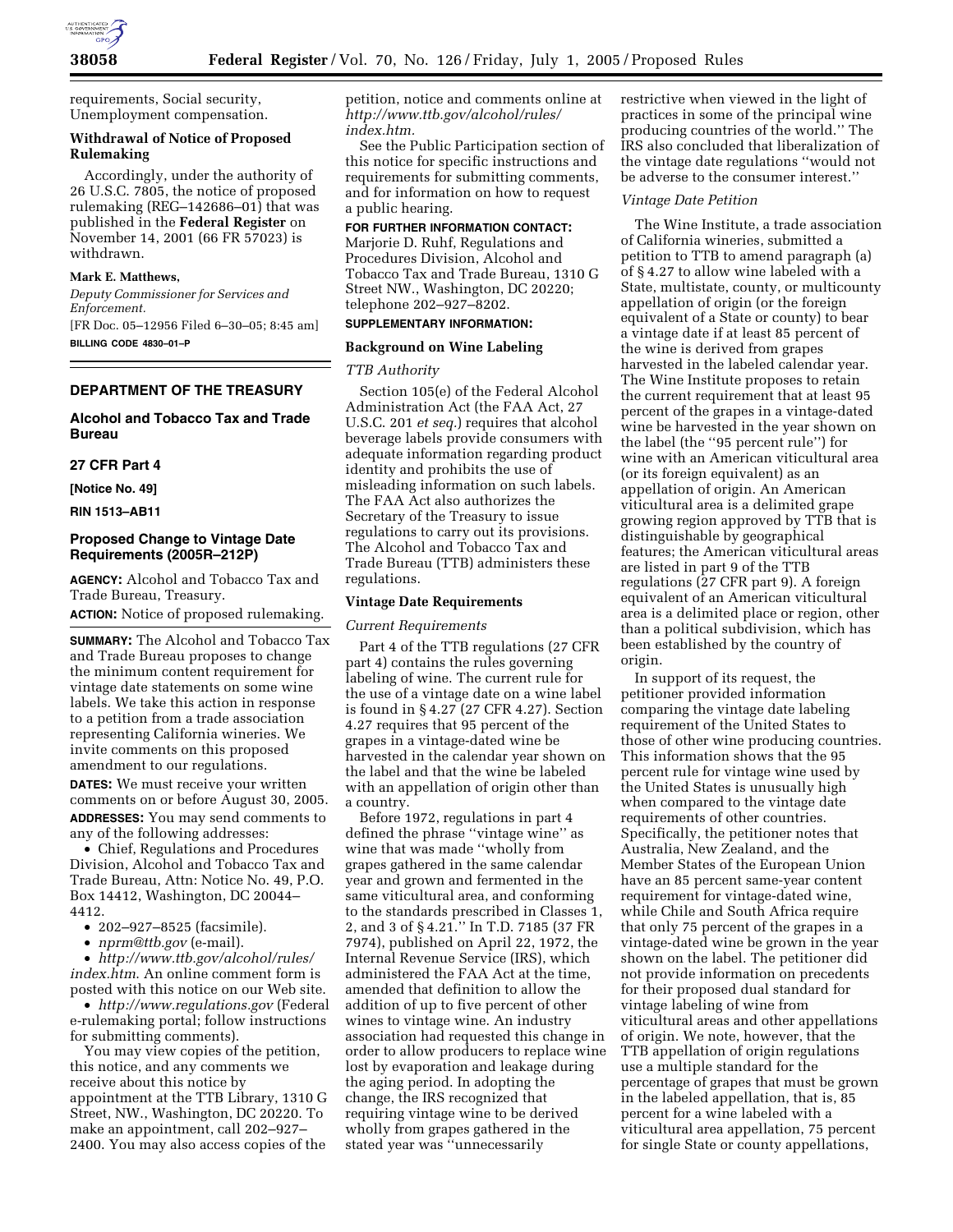or 100 percent for multistate or multicounty appellations.

The petitioner argues that the current 95 percent rule for vintage wine, as set forth in § 4.27, places U.S. wine producers at a competitive disadvantage in two principal ways:

• The ability of domestic producers to blend wines for the best possible characteristics is limited by the 95 percent rule. The petitioner claims this is most important in ''mid-range wines, where consistency of flavor and mouthfeel is desirable between years and where a large proportion of the global wine market exists.'' In support of this point, the petitioner provided several examples of the use of small amounts of wine from a different vintage to give consistency and better value to consumers.

• Although the 95 percent rule applies equally to foreign vintage wines imported into the United States, regulators in the United States do not have access to the records of foreign producers to verify that they follow the 95 percent rule for wines they export to the United States. The petitioner suggests that domestic producers of vintage wine may be competing with foreign producers that do not conform to the 95 percent standard.

### **Proposed Regulatory Amendment**

In this notice, TTB proposes to revise paragraph (a) of § 4.27 in order to add the 85 percent standard as proposed in the petition. The proposed revision includes a reorganization of the text in order to accommodate the separate 85 and 95 percent vintage date rules.

### **Public Participation**

## *Comments Invited*

We invite comments from interested members of the public on whether we should make the proposed change to the vintage date rules. We specifically invite comments on whether the proposed amendment will continue to ensure that consumers have adequate information about the identity of wines that are labeled with vintage dates, and are not misled by the use of vintage dates on wine labels. We are also interested in comments on the perceived effect on consumers of using two vintage date standards rather than the current single standard approach. In addition to comments on this specific proposal, we are interested in suggestions on other approaches that might achieve a similar result. We also invite comments on an appropriate delayed effective date. Finally we solicit comments on how any new rule should be applied. For example, should it apply to wines

bottled after the effective date, or wines removed for consumption or sale after the effective date? Please provide specific information in support of your comments.

### *Submitting Comments*

Please submit your comments by the closing date shown above in this notice. Your comments must include this notice number and your name and mailing address. Your comments must be legible and written in language acceptable for public disclosure. We do not acknowledge receipt of comments, and we consider all comments as originals. You may submit comments in one of five ways:

• *Mail:* You may send written comments to TTB at the address listed in the **ADDRESSES** section.

• *Facsimile:* You may submit comments by facsimile transmission to 202–927–8525. Faxed comments must—

(1) Be on 8.5 by 11 inch paper; (2) Contain a legible, written

signature; and

(3) Be no more than five pages long. This limitation assures electronic access to our equipment. We will not accept faxed comments that exceed five pages.

• *E-mail:* You may e-mail comments to *nprm@ttb.gov*. Comments transmitted by electronic mail must—

(1) Contain your e-mail address;

(2) Reference this notice number on the subject line; and

(3) Be legible when printed on 8.5 by 11 inch paper.

• *Online form:* We provide a comment form with the online copy of this notice on our Web site at *http:// www.ttb.gov/alcohol/rules/index.htm.* Select the ''Send comments via e-mail'' link under this notice number.

• *Federal e-rulemaking portal:* To submit comments to us via the Federal e rulemaking portal, visit *http:// www.regulations.gov* and follow the instructions for submitting comments.

You may also write to the Administrator before the comment closing date to ask for a public hearing. The Administrator reserves the right to determine, in light of all circumstances, whether to hold a public hearing.

#### *Confidentiality*

All submitted material is part of the public record and subject to disclosure. Do not enclose any material in your comments that you consider confidential or inappropriate for public disclosure.

### *Public Disclosure*

You may view copies of the petition, this notice, and any comments we receive by appointment at the TTB

Library at 1310 G Street, NW., Washington, DC 20220. You may also obtain copies at 20 cents per  $8.5 \times 11$ inch page. Contact our librarian at the above address or by telephone at 202– 927–2400 to schedule an appointment or to request copies of comments.

For your convenience, we will post the petition, this notice, and any comments we receive on this proposal on the TTB Web site. We may omit voluminous attachments or material that we consider unsuitable for posting. In all cases, the full comment will be available in the TTB Library. To access the online copies of the petition, this notice, and the posted comments, visit *http://www.ttb.gov/alcohol/rules/ index.htm.* Select the ''View Comments'' link under this notice number to view the posted comments.

# **Regulatory Flexibility Act**

We certify that this proposed amendment, if adopted, would not have a significant economic impact on a substantial number of small entities. The proposed amendment provides greater flexibility to wine producers and importers without imposing any new reporting, recordkeeping, or other administrative requirement. Therefore, no regulatory flexibility analysis is required.

## **Executive Order 12866**

This proposed rule is not a significant regulatory action as defined by Executive Order 12866, 58 FR 51735. Therefore, it requires no regulatory assessment.

#### **Drafting Information**

Marjorie D. Ruhf of the Regulations and Procedures Division drafted this notice.

#### **List of Subjects in 27 CFR Part 4**

Advertising, Customs duties and inspection, Imports, Labeling, Packaging and containers, Reporting and recordkeeping requirements, Trade practices, Wine.

### **The Proposed Amendment**

For the reasons discussed in the preamble, we propose to amend 27 CFR, chapter 1, part 4, as follows:

## **PART 4—LABELING AND ADVERTISING OF WINE**

1. The authority citation for part 4 continues to read as follows:

**Authority:** 27 U.S.C. 205, unless otherwise noted.

2. Amend § 4.27 by revising paragraph (a) to read as follows: